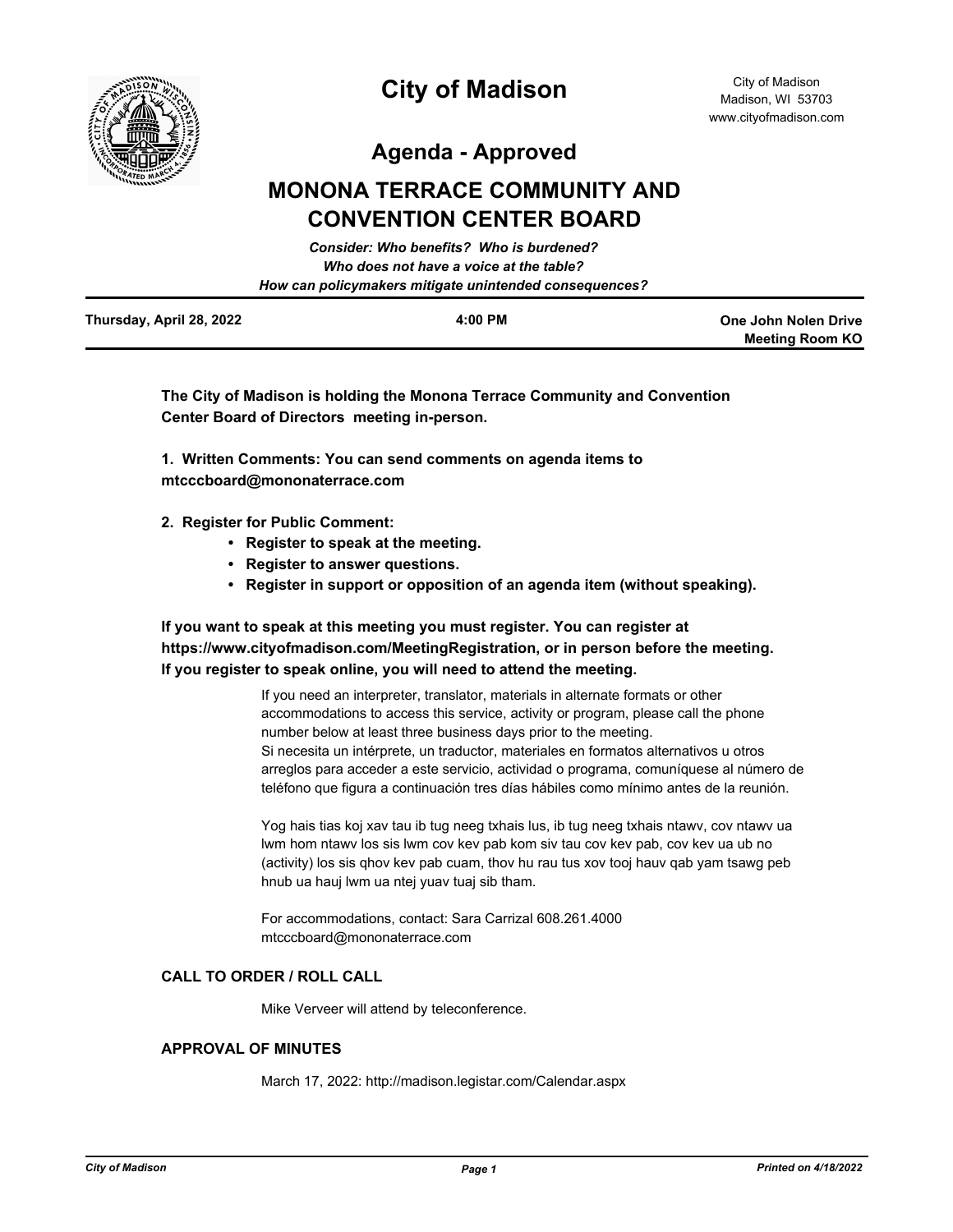#### **PUBLIC COMMENT**

**1. [71007](http://madison.legistar.com/gateway.aspx?m=l&id=/matter.aspx?key=82978)** 3 mins. per person

## **DISCLOSURES AND RECUSALS**

Members of the body should make any required disclosures or recusals under the City's Ethics Code.

#### **PRESENTATIONS**

- **2. [71006](http://madison.legistar.com/gateway.aspx?m=l&id=/matter.aspx?key=82977)** New Employee Introductions: Connie Thompson, Director
- **3. [71008](http://madison.legistar.com/gateway.aspx?m=l&id=/matter.aspx?key=82979)** Destination Madison Quarterly Report: Ellie Westman-Chin, President CEO, Destination Madison and Jamie Patrick, Vice President, Madison Area Sports Commission

#### **NEW BUSINESS**

**4. [71009](http://madison.legistar.com/gateway.aspx?m=l&id=/matter.aspx?key=82980)** Reports Required by the Monona Terrace Agreement: A. Monona Terrace Small Business and Employment Opportunities 2021 Report B. Monona Terrace Joint Services with the Alliant Energy Center of Dane County 2021 Annual Report [Small Business Annual Report\\_2021.pdf](http://madison.legistar.com/gateway.aspx?M=F&ID=e0a9298d-1545-4dbb-957d-8e4223a3f916.pdf) [Joint Services Annual Report\\_2021.pdf](http://madison.legistar.com/gateway.aspx?M=F&ID=9be27ce9-82fe-463f-a143-cf7283882db2.pdf) *Attachments:* **5. [71011](http://madison.legistar.com/gateway.aspx?m=l&id=/matter.aspx?key=82982)** Slate of Officers presented for vote: Jane Richardson, Nominating Committee **Chair REPORTS 6. [71012](http://madison.legistar.com/gateway.aspx?m=l&id=/matter.aspx?key=82983)** Operations and Marketing Committee Report: Andrea Nilsen, Committee Chair **7. [71015](http://madison.legistar.com/gateway.aspx?m=l&id=/matter.aspx?key=82986)** Booking Pace Update: Bill Zeinemann, Associate Director Marketing and Event **Services** *Attachments:* [bkpc\\_3-31-22.pdf](http://madison.legistar.com/gateway.aspx?M=F&ID=e8eecc97-e8d9-492c-924f-e6d266428e6f.pdf) **8. [71017](http://madison.legistar.com/gateway.aspx?m=l&id=/matter.aspx?key=82988)** Finance Report: Jeff Boyd, Business Manager